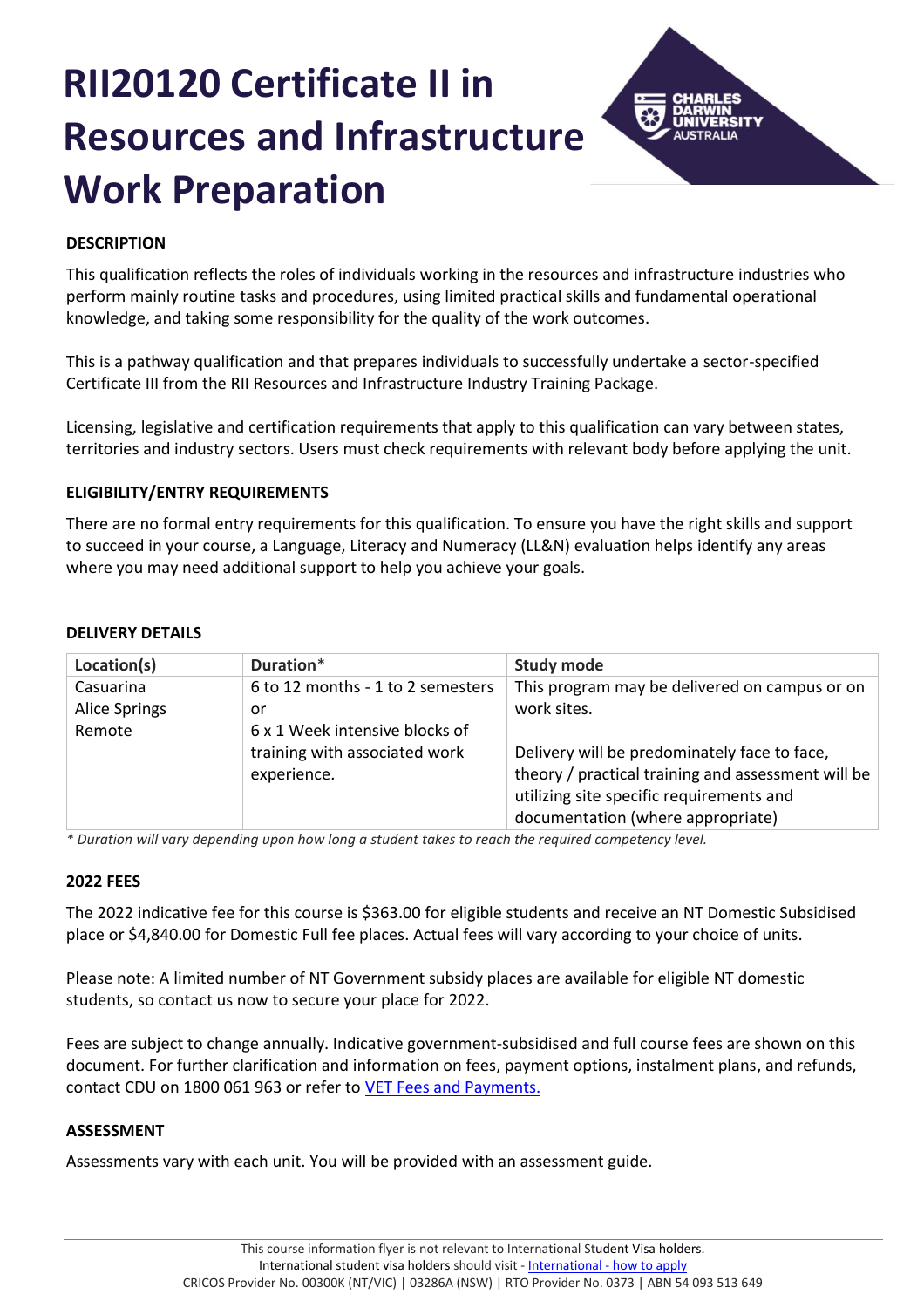## **RECOGNITION OF PRIOR LEARNING (RPL)**

RPL is a process that determines whether the skills, knowledge and experience you've gained through your previous study, work or life experience can count towards a vocational training qualification at CDU. For more information, [VET RPL.](https://www.cdu.edu.au/study/vocational-education-training/rpl)

#### **RESOURCES**

Students are issued with workbooks for the units undertaken.

#### **STUDY AND CAREER PATHWAYS**

Further training pathways from this qualification include but are not limited to Certificate II qualification within the RII Resource and Infrastructure Training Package.

Possible occupations relevant to this qualification include:

- Mine worker
- Civil construction worker
- Construction worker

# **QUALIFICATION CONTENT**

To achieve a RII20120 Certificate II in Resource and Infrastructure Work Preparation a total of nine (9) units of competency must be completed comprising four (4) core and 5 (elective) elective units as detailed in the packaging rules and listed below. The electives offered may vary between campuses.

This training program can be tailored to suit individual cohorts. Exceptions to this program would need to be negotiated by the student and CDU. Selection of all electives must conform to the qualifications packaging rules. Individual programs will be considered on a mutually agreed basis.

#### **CORE UNITS**

| RIICOM201E | Communicate in the workplace                            |
|------------|---------------------------------------------------------|
| RIIENV201E | Identify and assess environmental and heritage concerns |
| RIIRIS201E | Conduct local risk control                              |
| RIIWHS201E | Work safely and follow WHS policies and procedures      |

#### **ELECTIVE UNITS GROUP A**

| RIICCM201E | Carry our measurements and calculations                                                |
|------------|----------------------------------------------------------------------------------------|
| RIISAM201E | Handle resources and infrastructure materials and safely dispose of nontoxic materials |
| TLILIC0003 | Licence to operate a forklift truck                                                    |
| RIISAM203E | Use hand and power tools                                                               |

## **UNNAMED ELECTIVE**

CPCCWHS1001 Prepare to work safely in the construction industry (NT White card)

# **WITHDRAWING FROM A QUALIFICATION**

You may withdraw from this qualification receive, where relevant, a Statement of Attainment for all units of competency you have successfully completed.